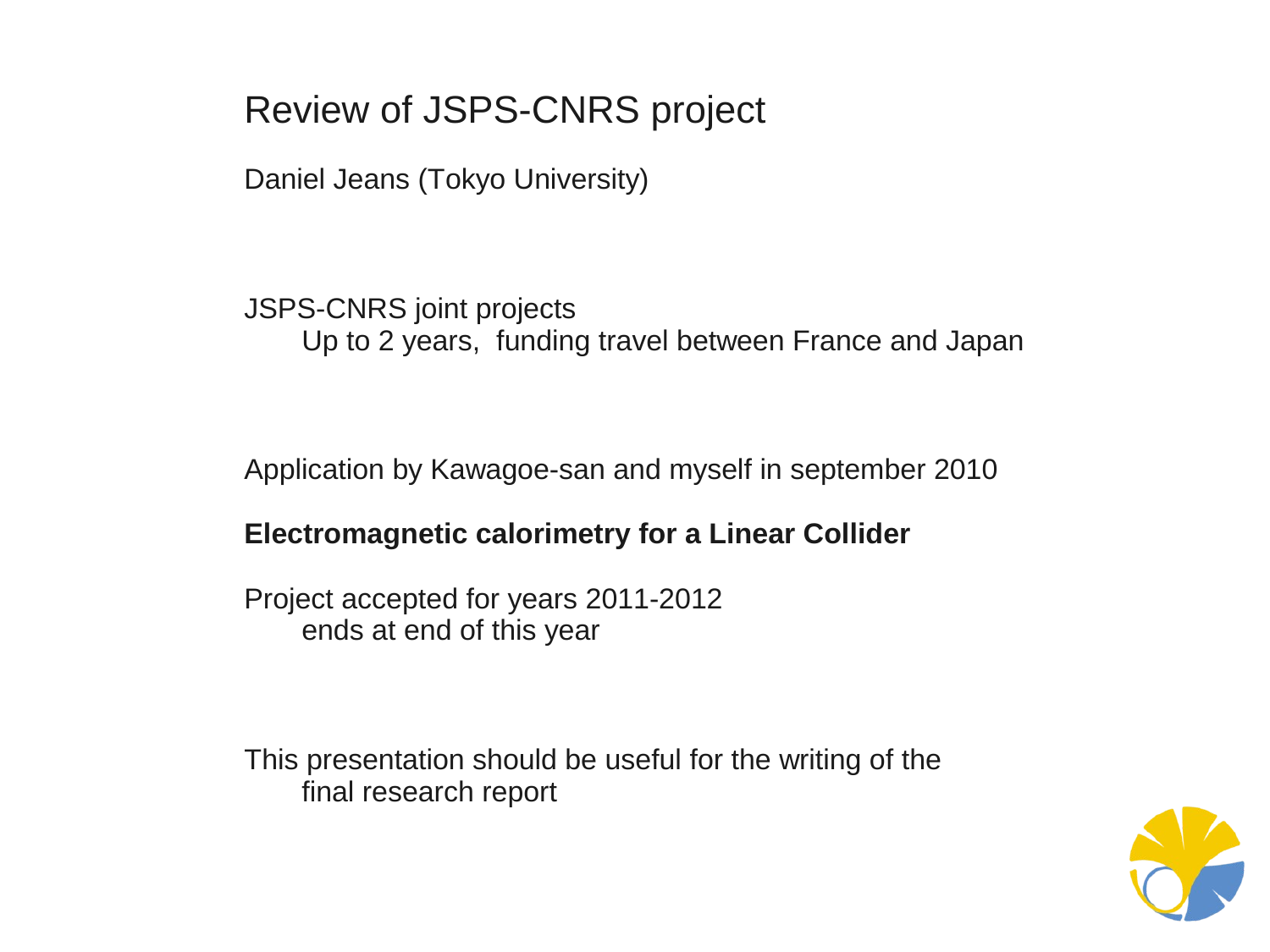### **PROJECT PROPOSAL**

#### To be completed jointly by the coordinators

Summarize the project in no more than 10 lines, specifying the geographical locations of the proposed research (in French and English):

A future electron-positron linear collider will give important insights into the nature of physics at Tera-electronvolt energies. Worldwide studies are underway to design such a collider, and the detectors which will record the results of the particle collisions. This project will develop a design for the electromagnetic calorimeter (ECAL) to be used in this detector. The two groups making this proposal have developed different technical designs for such an ECAL (silicon sensors in France, scintillator and Multi Pixel Photon Counters (MPPC) in Japan). The two approaches have different strengths and weaknesses. This research project will study the possibility of a combined hybrid ECAL design, conserving the strong points of each of the two approaches and will improve the synergies. This will involve simulation studies (in both France and Japan), sensor development with industrial partners (mostly in Japan), and studies of hybrid ECAL integration (mostly in France).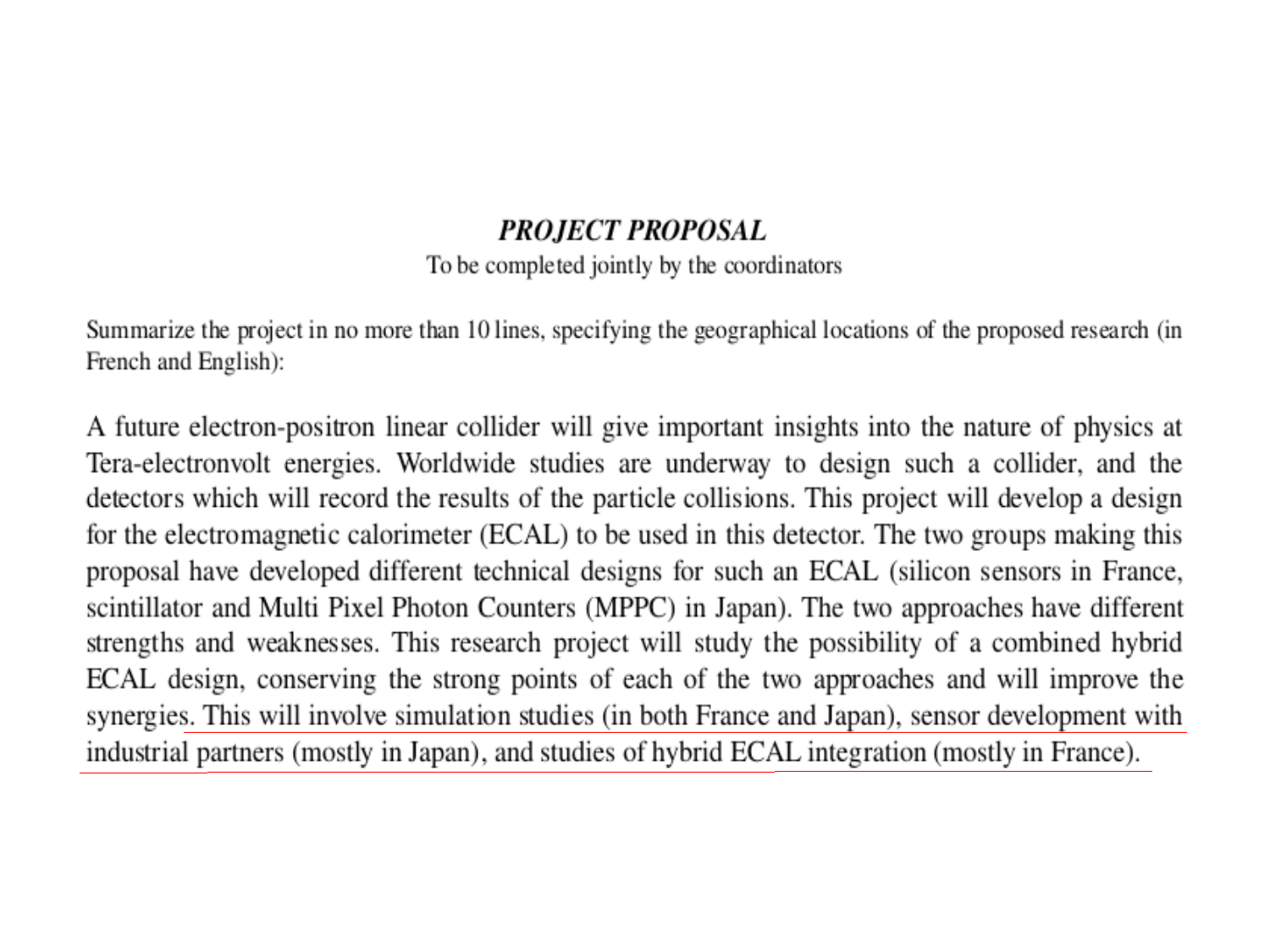Project members:

Kiyotomo Kawagoe **Daniel Jeans** Tohru Takeshita **Remi** Cornat Akiya Miyamoto **Vincent Boudry** 

Hiroaki Ono Jean-Claude Brient Marc Anduze Roman Poeschl Julien Bonis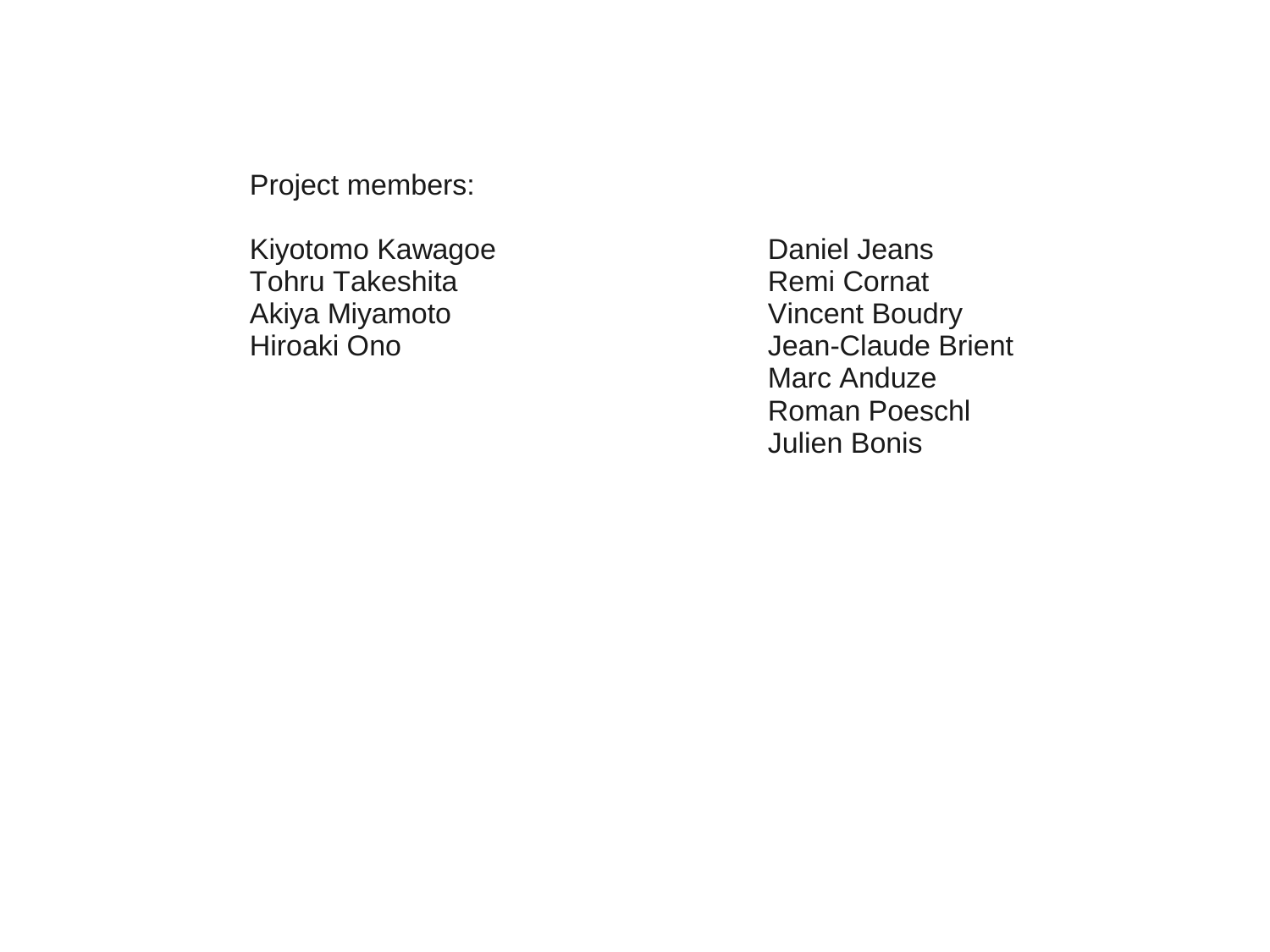We have had several meetings in France and Japan

- May 2011: @ LLR, LAL
- Nov 2011: @ Kyushu and HPK
- Takeshita/Kotera -> LLR ??
- Dec 2012: @ Tokyo and HPK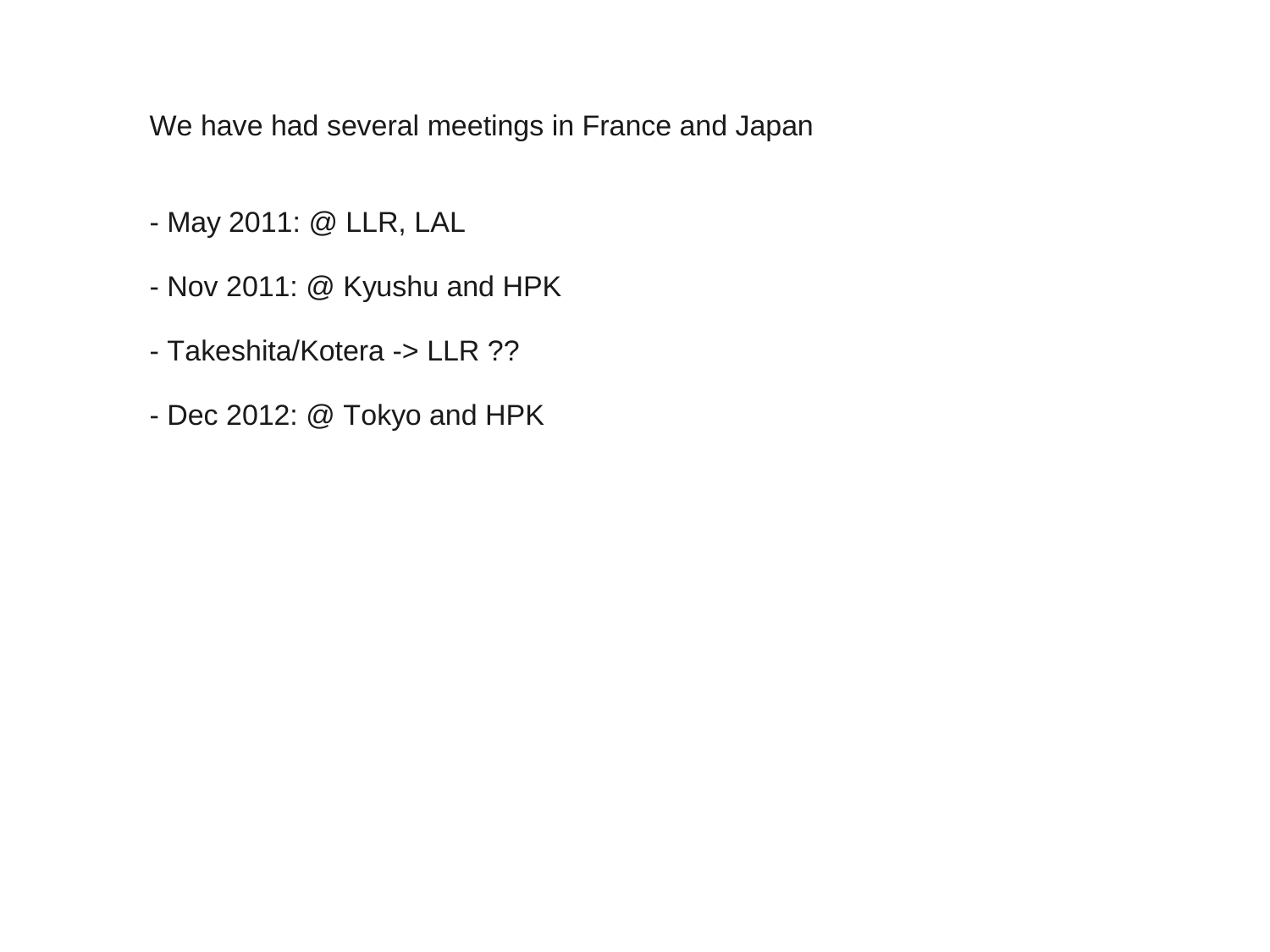#### Research schedule

months  $1-6$ :

- test and validation of hybrid ECAL simulation models
- establishment of sensor testing station in Japan
- further discussions about sensor design with silicon sensor producers

months  $7-12$ :

- development of reconstruction algorithms for hybrid ECAL
- possible order and delivery of a sample of new design sensors
- engineering study of hybrid integration issues

months  $13-18$ :

- performance study of different hybrid ECAL designs
- measurement of new sensor properties on test bench
- continuation of integration study

months  $19-24$ :

- possible second iteration of sensor design
- further performance studies of hybrid ECAL
- preparation of research report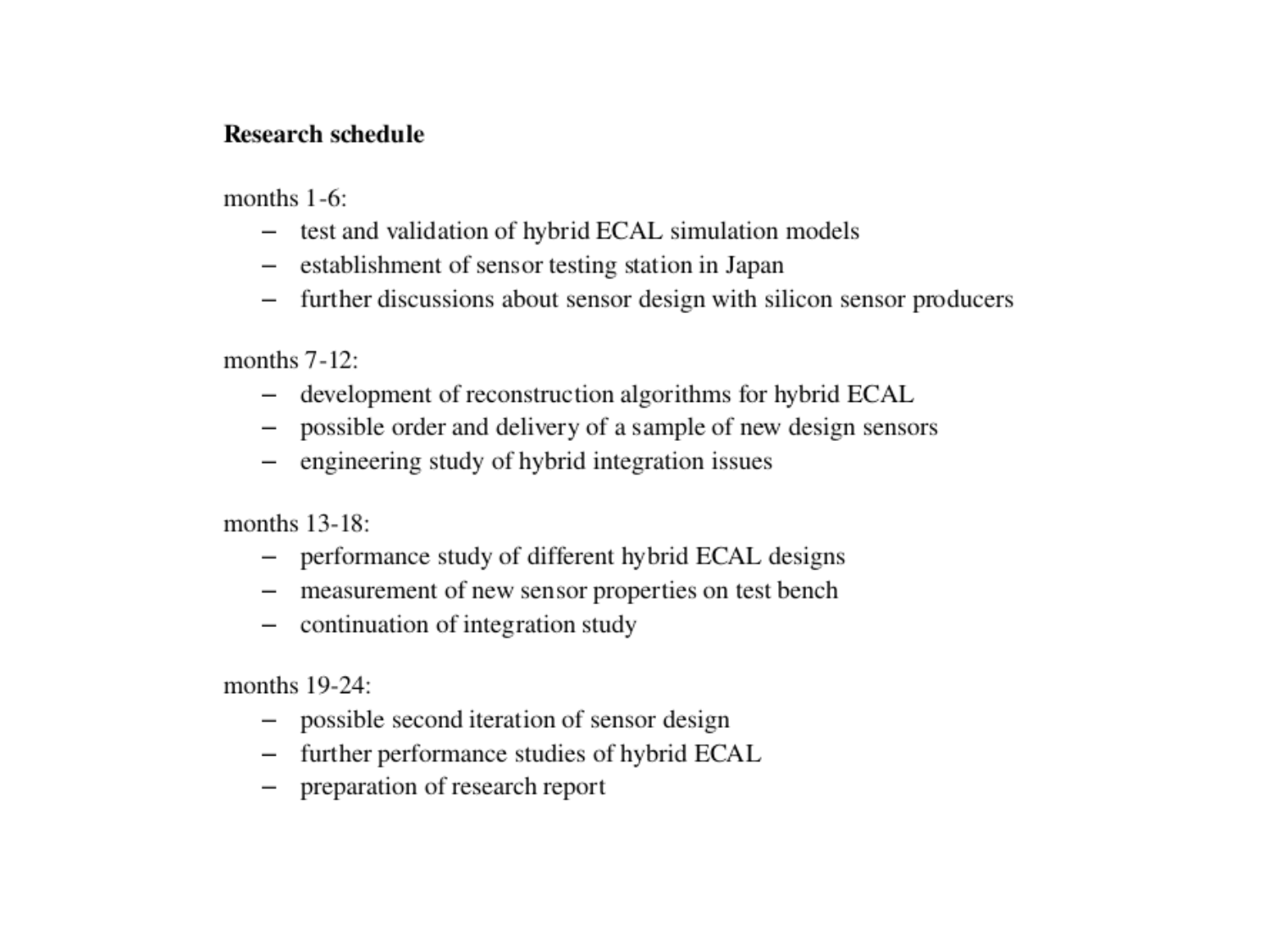## Simulation studies

- test and validation of hybrid ECAL simulation models
- Mokka model for Hybrid ECAL written (LLR) and tested (LLR, Japan) recently further extended (Tokyo)
- development of reconstruction algorithms for hybrid ECAL
- HybridSplitter (extension of Kotera's split stripping to Hybrid case) written (LLR)
- performance study of different hybrid ECAL designs – further performance studies of hybrid ECAL
- Studies underway at Kyushu, LLR, Tokyo First results presented in DBD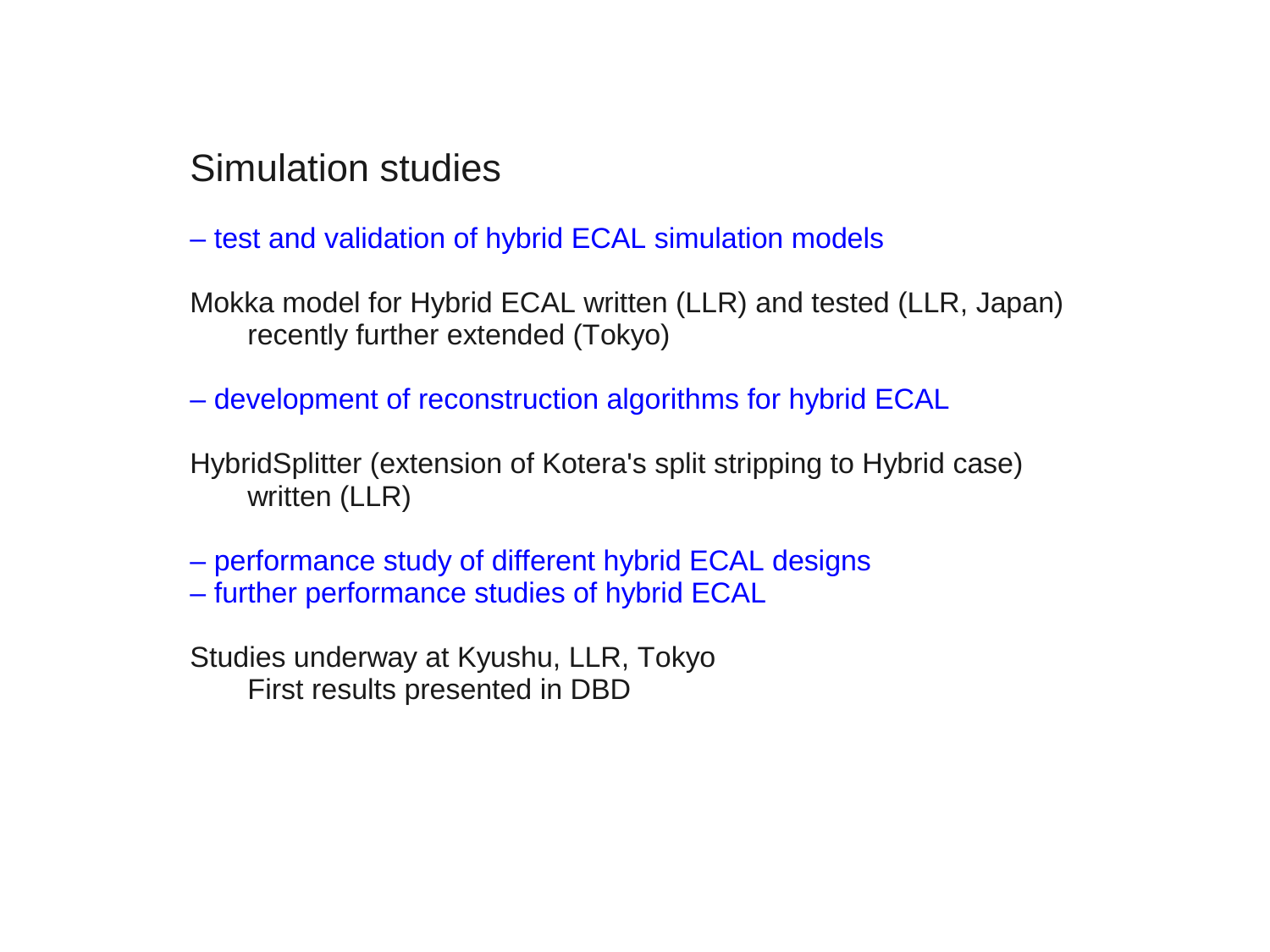### Silicon sensors

– establishment of sensor testing station in Japan

Test bench well established @ Kyushu

- further discussions about sensor design with silicon sensor producers
- possible order and delivery of a sample of new design sensors
- measurement of new sensor properties on test bench

New design sensors ordered, delivered and tested More or less aggressive laser cutting of sensor Split guard rings No guard rings

Will hear about measurement results at this meeting

– possible second iteration of sensor design

To be discussed in the next couple of days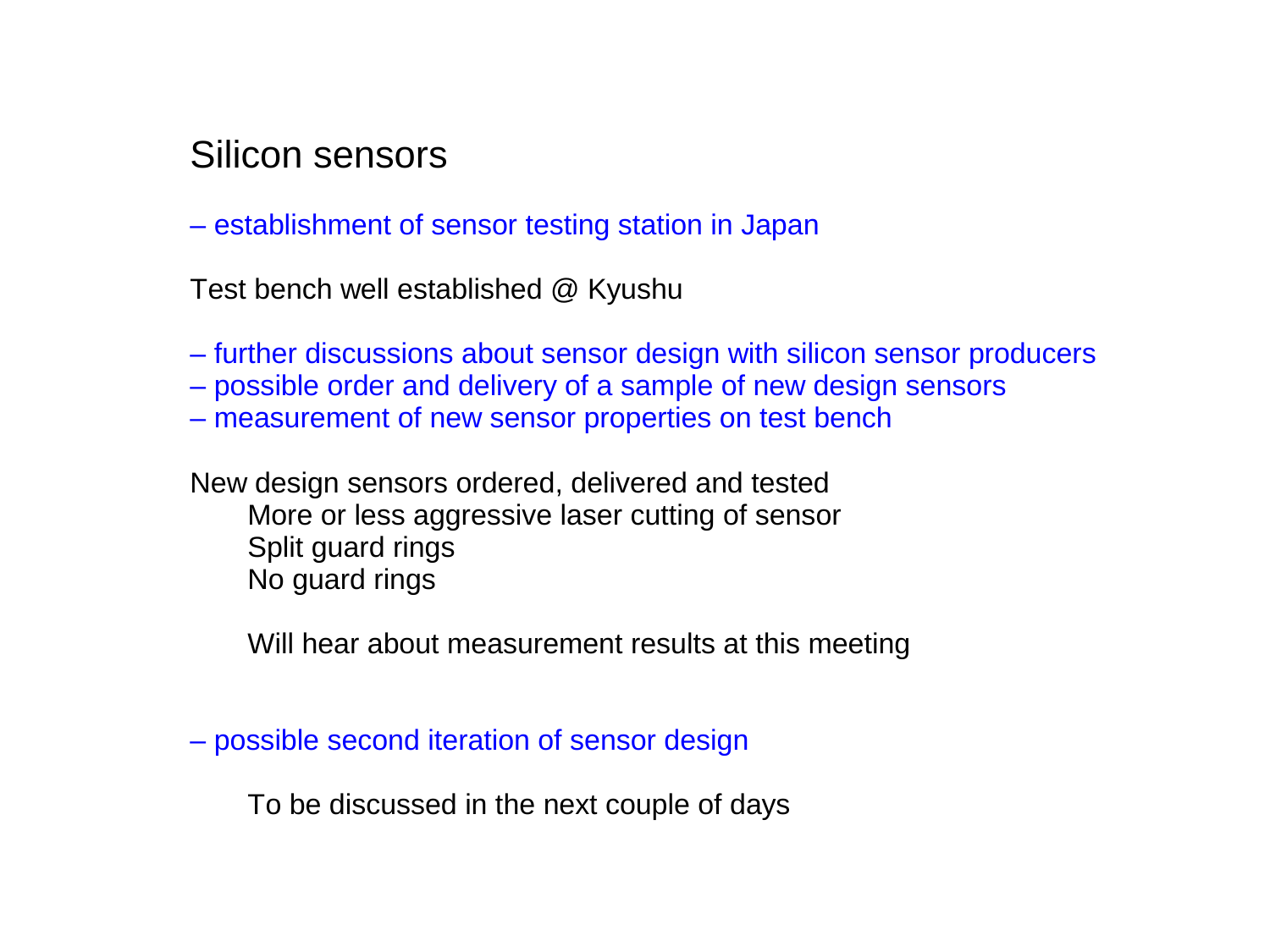## Integration

- engineering study of hybrid integration issues
- continuation of integration study

Full CAD (CAO) model of scintillator slab in alveolar structure (Shinshu, LLR) "Technological prototypes" of both silicon and scintillator "U" carbon fibre structure (from LLR) used for construction of first scintillator technological prototype layer (Shinshu) Use of \*ROC chips (Omega/LAL) in both technological prototypes Common DAQ system used for both techno. protos (mostly developed @ LLR and DESY)

– preparation of research report

Needs to be done soon! (by whom?)